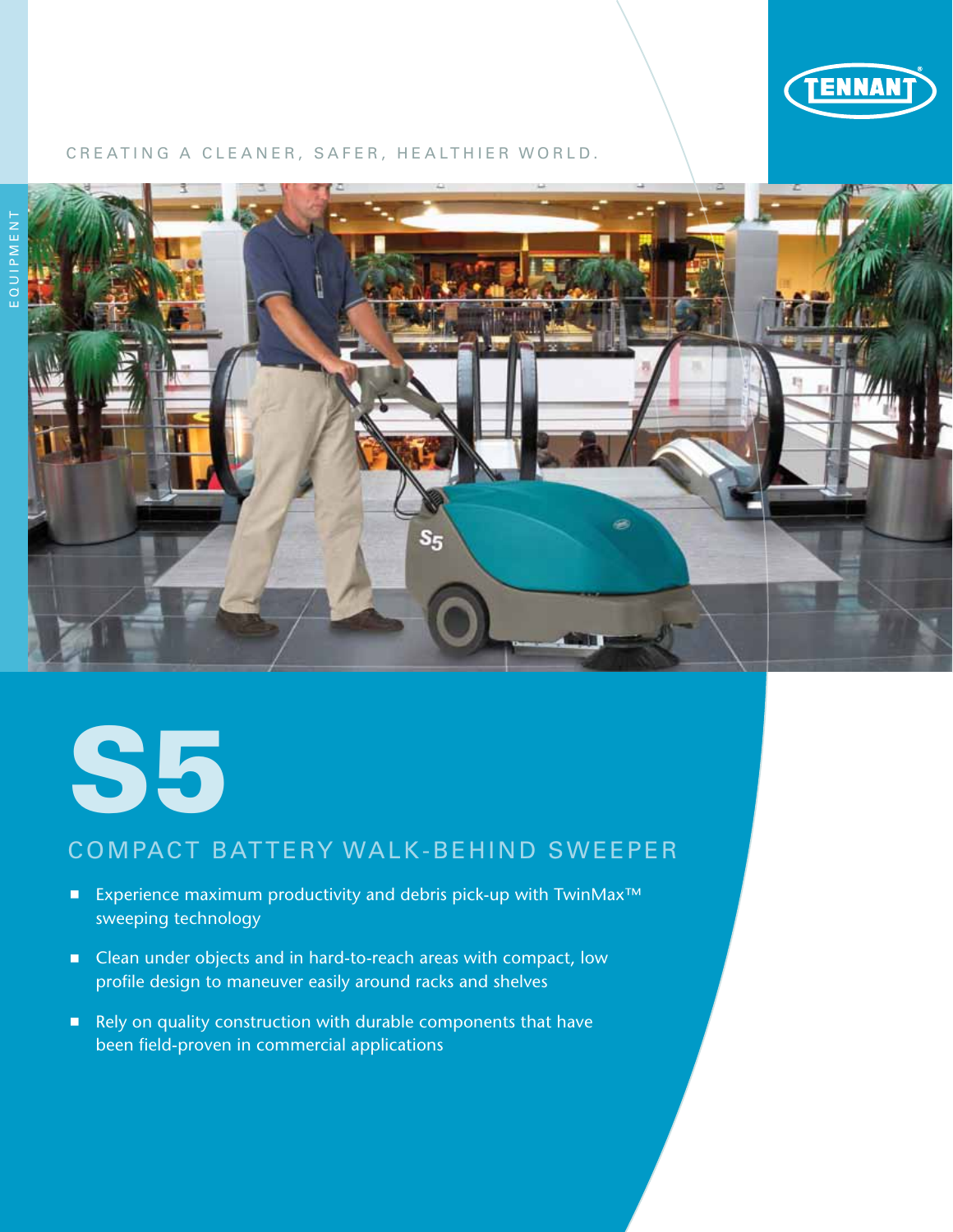# SWEEP SMARTER, NOT HARDER with the TENNANT S-SERIES SWEEPERS.



#### COMPACT, MANEUVERABLE DESIGN

The S5's 24 in / 620 mm sweeping path is perfect for tight spaces and sweeping around clothing racks or retail displays.

## VERSATILE ANYTIME, ANYWHERE CLEANING

The S5's flexible design is well suited for indoor and outdoor cleaning on hard and soft floor surfaces. Battery operation and brush assist makes cleaning simple anytime, anywhere.

### RELY ON QUALITY CONSTRUCTION AND PROVEN COMPONENTS

Major components field-proven in commercial applications for 10 years. Durable roto-molded design is backed by a 10 year, Tennant*True®* warranty, and side brush protected by brush bumper.

#### smart, INTUITIVE DESIGN

Increase productivity with simple, no-tool side brush adjustments and easy-to-use operation for less time training and more time cleaning. The sweeper's adjustable, ergonomically designed handle makes operator comfort a priority.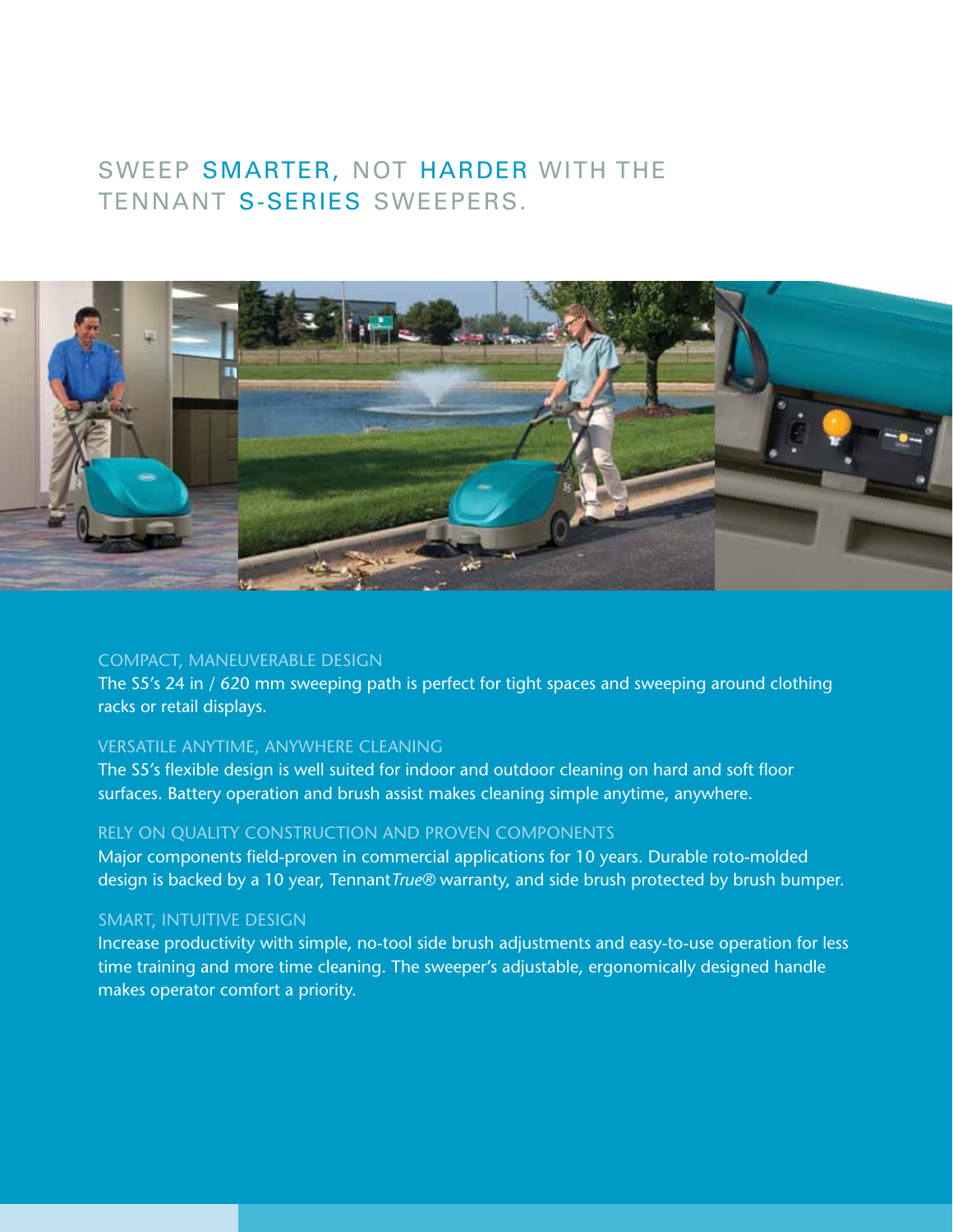## Inside the





A Adjustable, ergonomically designed<br>handle increases operator comfort. **B** No-tool, fully adjustable side brush cleans corners and edges easily. Increased cleaning path coverage increases productivity and can be adjusted to your floor surface for optimal cleaning.

Constant broom drive with brush assist makes sweeping quick and easy.

**D** Tennant *True*® brushes are designed to fit your machine and deliver optimal cleaning performance. Chevron bristle pattern and TwinMax technology work together to pick up more debris in a single pass.

**EXECUTE:** Easy-to-remove, 1.3 ft<sup>3</sup> / 37 L hopper simplifies the cleaning process and increases operator productivity.

**F** Sealed, maintenance-free batteries make owning an S5 simple and safe.

# TwinMax™ **SWEEPING TECHNOLOGY**

Equipped with Tennant's TwinMax sweeping technology, the S5 cleans your floors in a single pass. The twin, counterrotating brushes combine overthrow and direct sweeping principles to capture large and small debris with one machine.



TwinMax technology is designed for sweeping multiple surfaces in both indoor and outdoor environments, giving you maximum versatility for anytime, anywhere cleaning.